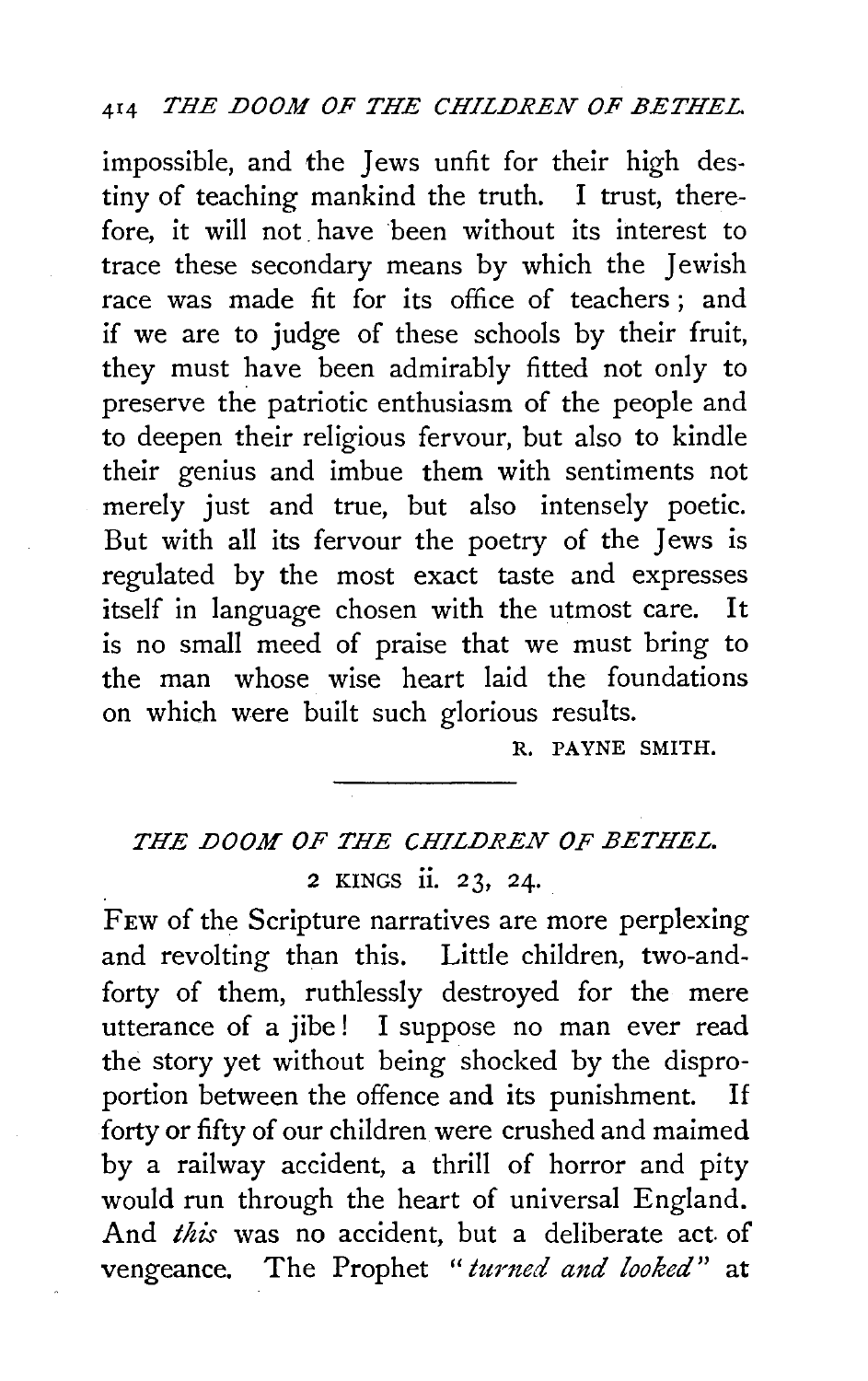the children, and cursed them in the name of the Lord. His curse evoked two she-bears from the wood which skirted the road, who tore and crushed the hapless little lads, leaving them half, if not altogether, dead. The Prophet went on his way through the wood to Carmel,—the rustling leaves quivering with horror as he passed and whispering to each other the dreadful tale,—passing by the poor mangled frames scattered on the road and among the trees, giving no succour, uttering no word of ruth or regret. And we are asked to see in this man a man of God, a friend and servant of Him who is full of all compassioa !

It only adds new shades of mystery to the narrative to remember that Elisha was one of the most gentle and kindly of the goodly fellowship of the prophets, that his miracles, unlike those of his great predecessor, were almost invariably miracles of succour and healing. He sweetens the bitter spring of Jericho. He multiplies the oil in the widow's slender cruse. To the hospitable Shunammite he gives a son. He makes the poisonous mess of pottage wholesome and succulent. He saves the host of the three kings. Even when he is laid in the grave he still gives life,-a poor dead man hastily cast into the Prophet's tomb reviving and standing up. And this is the man who cursed little children so that they died!

Now we must not expect, we should not wish, to discharge the Bible narratives of all severity. Human life is full of hard conditions and cruel changes. And if the Bible is to correspond with human life, and apply itself to our actual conditions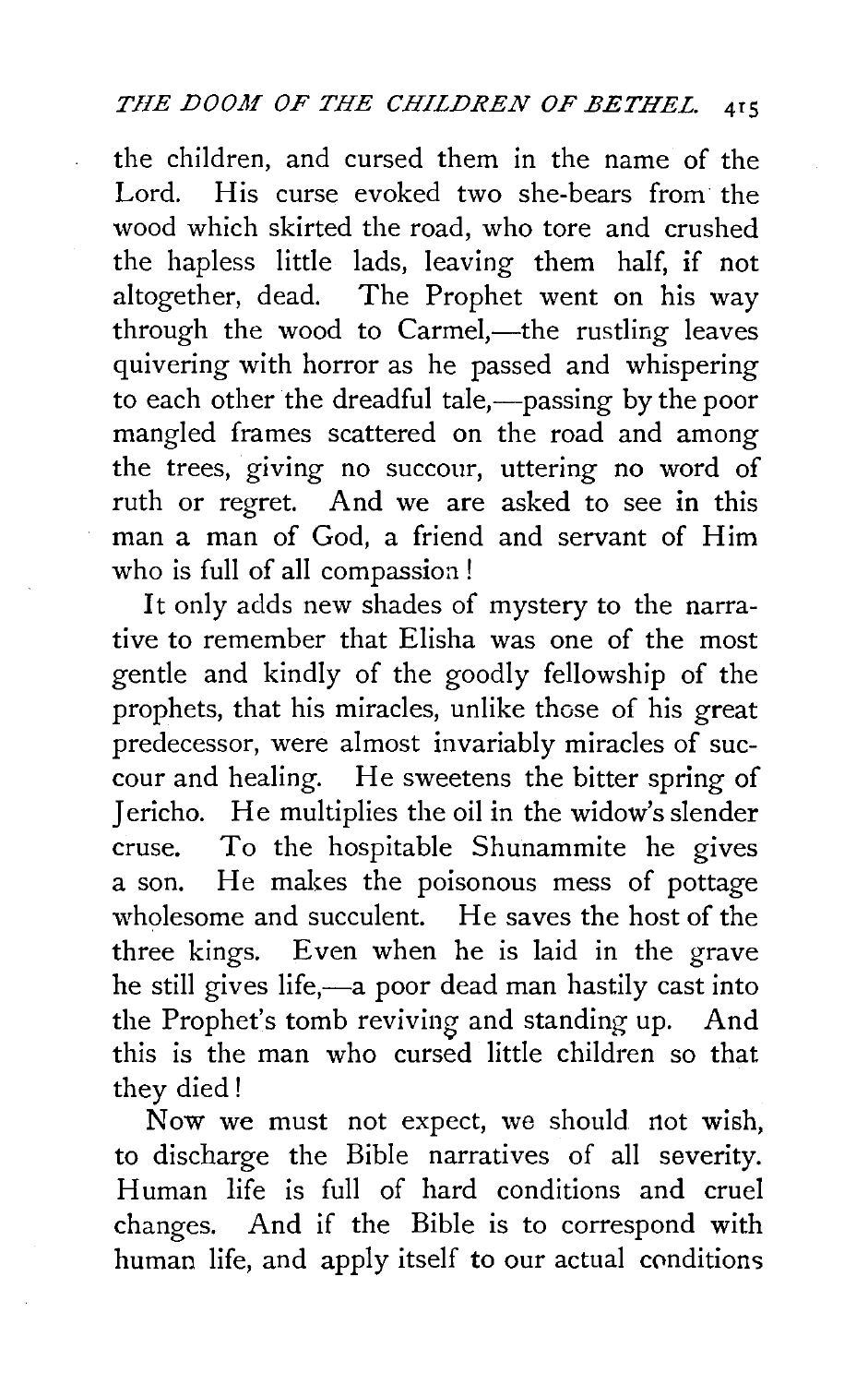and needs, we must look to find in it much of mys· tery, much even of austerity. Nevertheless we do not expect to find "a man of God" transported with passion and revenge; and still less can we admit that God would put his power at the beck of base and malignant passions. How, then, are we to read this narrative so as to vindicate the ways of God to man, so as to find in it, not a malignant act of revenge, but a solemn and deserved judgment, and even a mercy that rejoices in and over judgment ?

Several attempts have been made to explain and vindicate the narrative, no one of which, I think, does more than lighten the difficulty ; few of them do so much as that.

Calmet, for example, suggests that the children did not die, that they may have been torn and lacerated, and yet survive. But there is little comfort in his suggestion. For children, *"little* children," torn and hugged by bears, the only mercy would be speedy or immediate death.

Some Commentators have argued that the word here translated " children" often means " young men," and that we are not therefore to suppose that the malediction was pronounced on boys, who knew not what they did, but on youths,—certain "loose fellows," as Keil calls them,-who deliberately intended to insult and deride the servant of the Lord. But the epithet "little" *(ketannim)* prefixed to the word " children" renders such a reading inadmissible ; and even were it admissible, it would but lighten, not remove, the difficulty. No doubt it is the thought of so frightful a decree falling on a bevy of little fellows piping out, " Go up, bald-head ; go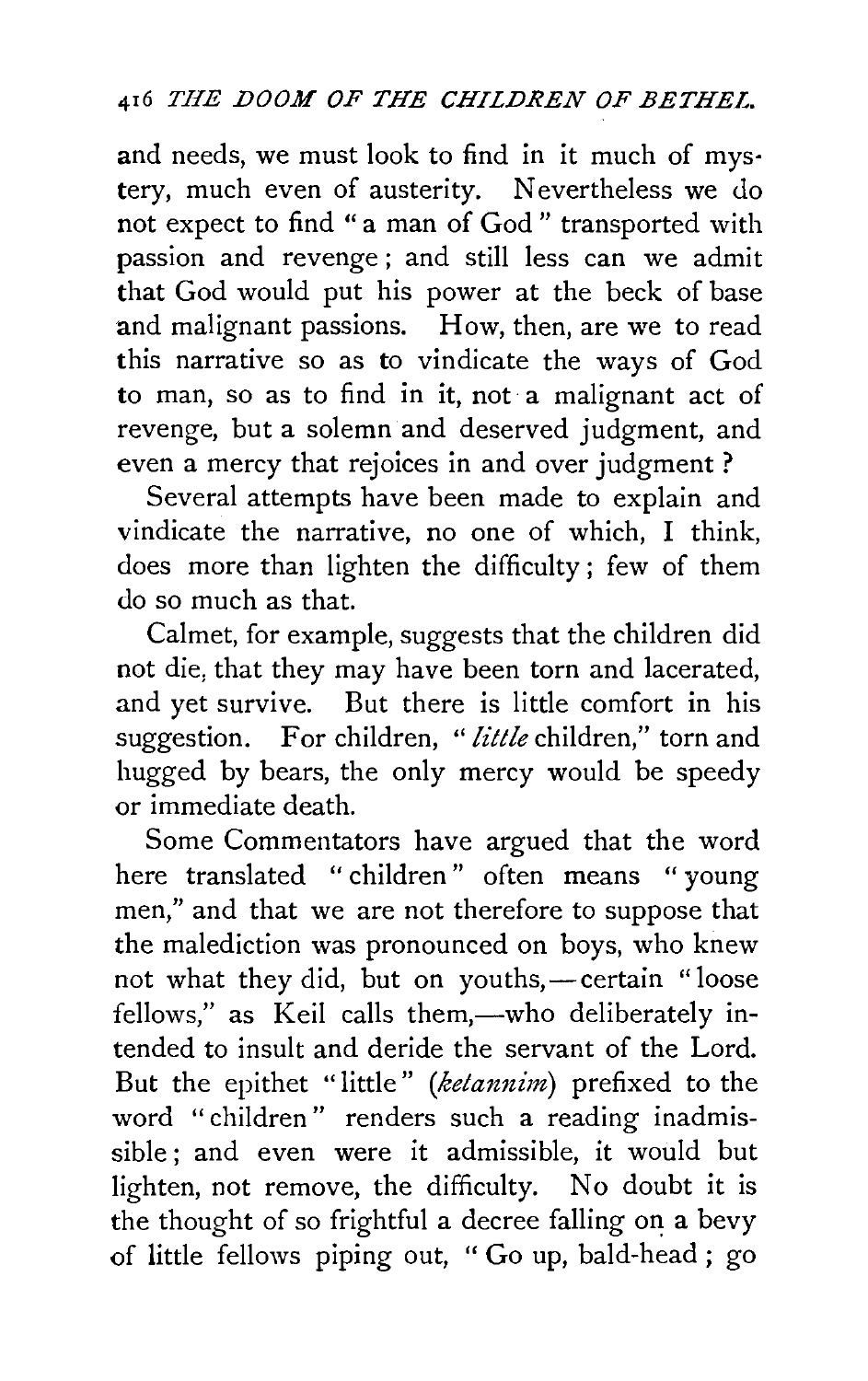.up, bald-head," innocent of any intentional disrespect to God, guilty indeed of nothing more than gay spirits and bad manners, which most of all shocks us .in the narrative ; but if the little children *had* been a group of wild lads, trained in idolatry and vice, who meant to insult the Prophet, and to shew that they preferred the easy worship of the Groves to the sober and exacting service of Jehovah, yet, so soon as we remembered how irresponsible most lads and youths are for their religious preferences, how surely they addict themselves to the forms and observances *in* which they have been nurtured, we should still have been struck with the disproportionate punishment of their offence, though we might admit that the narrative was not quite so difficult and repulsive as before. Even this relief is denied us, however. It was not only " children," but " *little* children," whom the Prophet cursed.

Other Commentators have remarked that in this incident we probably have an organized attempt on the part of the idolatrous section of the Israelites to bring discredit on the ministry of Elisha from its very outset, "to make the new head of the class of the prophets ridiculous and contemptible at the very commencement of his career" (Lange's "Bible-Work"); and that, therefore, it may have been necessary to shew to those who opposed him a severity not requisite afterwards, lest his work should be arrested and brought to nought before it was well begun. Now it must be admitted that the first steps of any great enterprise are commonly the most difficult, and that those who have opposed such enterprises at the outset have often been treated with an exceptional VOL. Ill. 28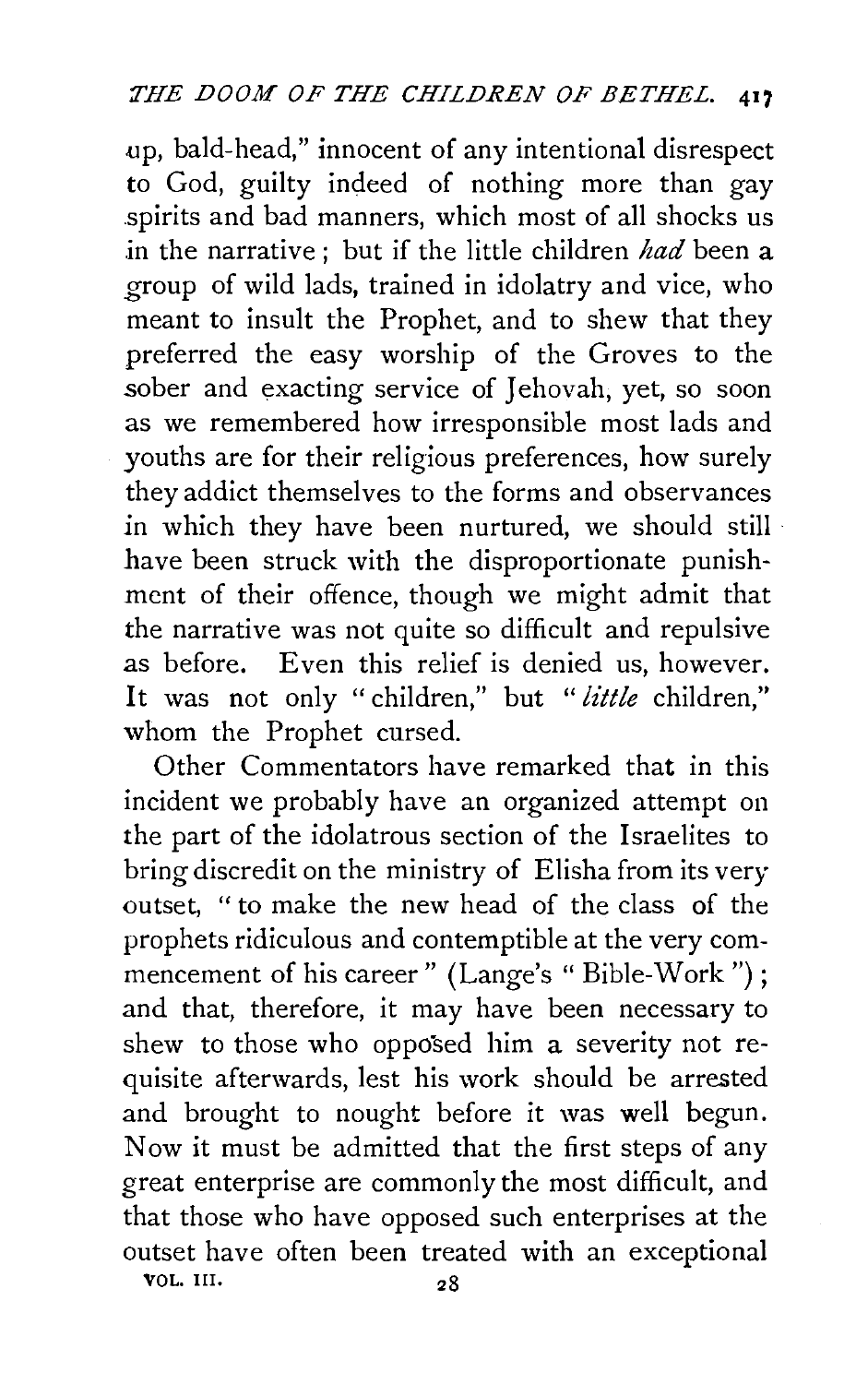severity: witness the doom which fell on Ananias and Sapphira in those early days when the Church of Christ was springing into power. And yet we can hardly believe that the career of Elisha would have been wholly marred if the jest of the children of Bethel had gone unrebuked, or, at least, if the rebuke had been somewhat less austere  $\mathbf{r}$ ebuke had been somewhat less austere hypothesis, like the last, only lightens the difficulty : it is very far from removing it.

Still, other of the Commentators appear to flatter themselves that they have discharged the passage of all difficulty when they have shewn that the sin of these children was punished, not by Elisha, but by Jehovah Himself. Thus the learned Dr. Bähr says : " It was no more Elisha who caused the bears to come (but Jehovah, verse 21) than it was he who caused the waters at Jericho to become healthfuL It was a judgment of God which befell these depraved youths and, indirectly, the whole city out of which they came, and it referred back to that threat of the law, ' If ye walk contrary to me, and will not hearken to me, . . . I will also send *wild beasts* among you, *which shall rob you of your children*, and destroy your cattle, and your highways shall be desolate, (Leviticus xxvi. 2 1, *seq.)* ." Now I am far from denying that the curse was *executed* by Jehovah, though it was pronounced by Elisha. No doubt God spake by and through Elisha, or the curse would have fallen back from the insulted heavens on the head of the passionate irritable man who could not endure to be called names, or thought his career put in jeopardy by the sportive derision of a few little children. But is it not strange that those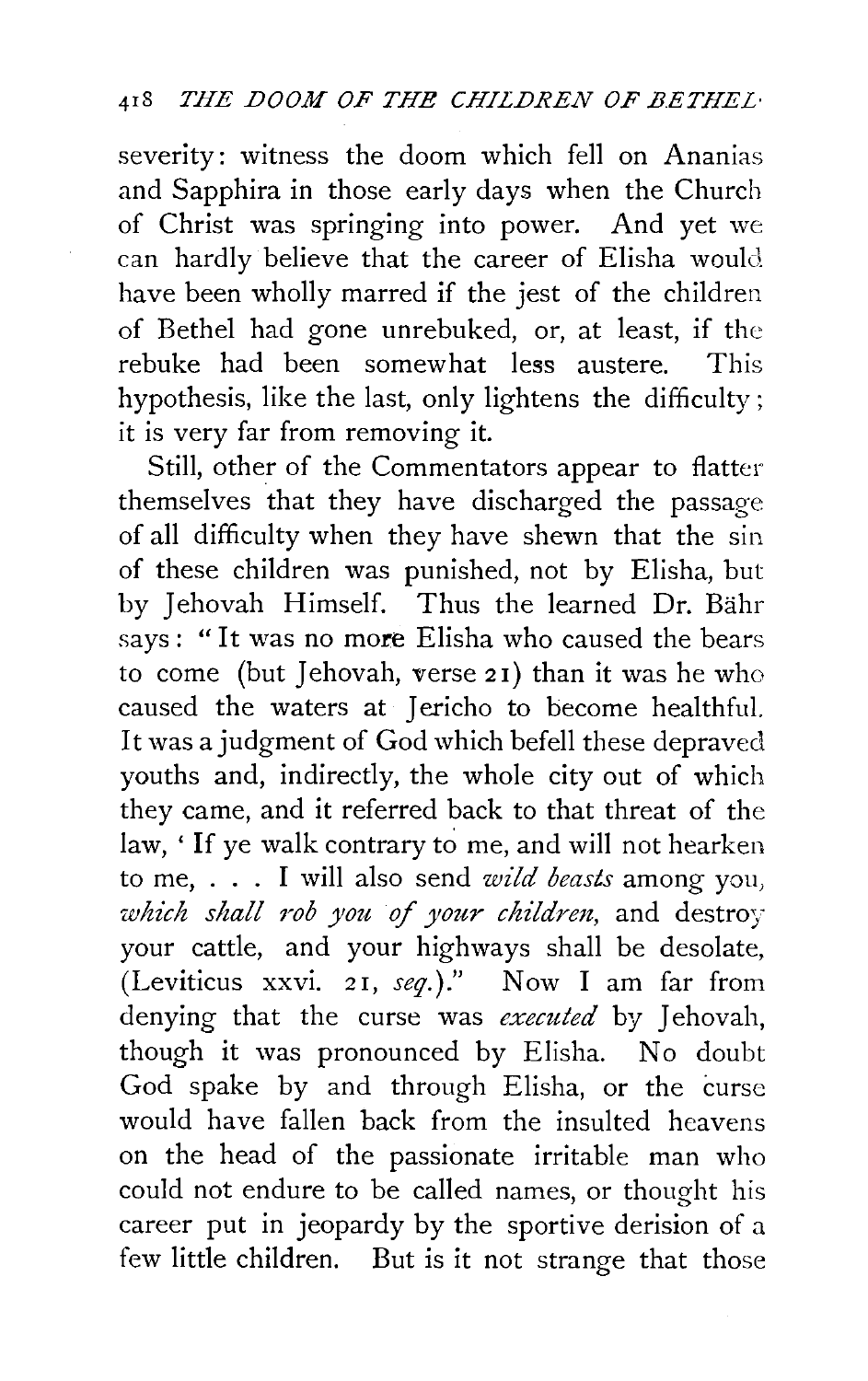who attribute the doom of these poor children to *J* ehovah, do not see that, in that case, the apparent cruelty of the doom grows all the more shocking to us, and needs more than ever to be explained and vindicated ? We might conceive of a man, even a man of God, being carried away by ungovernable passion into a sudden madness of revenge, with no worse result than that our respect for him would be seriously abated ; but to believe that God Himself is revengeful and cruel would be nothing short of spiritual death.

Can we, then, sirice all the explanations hitherto offered us have failed to satisfy us, hit on one for ourselves which shall banish from our hearts the haunting sense of discomfort and disapproval with which this narrative, as commonly read, inspires us? Let us at least try for one.

\Ve must remember, then, that it was in Bethel that Jeroboam, " who made Israel to sin," had set up one of the golden calves ; and that in the time of Elisha the city was wholly given to idolatry, insomuch that it was known to the prophets as Beth-Aven, *i.e.,* "House of the Idol," instead of Beth-El, *i.e.,* "House of God." In such a city it is easy to understand that the prophets of the Lord would be unwelcome visitors; that their sayings would be made the theme of many a jest, and that even their miracles would be matter for sceptical debate and derision. "As the old birds sing, so the young ones twitter," says a fine proverb ; and if the men of Bethel habitually made a mock of the prophets, we cannot wonder that the children of Bethel, consciously or unconsciously, caught up the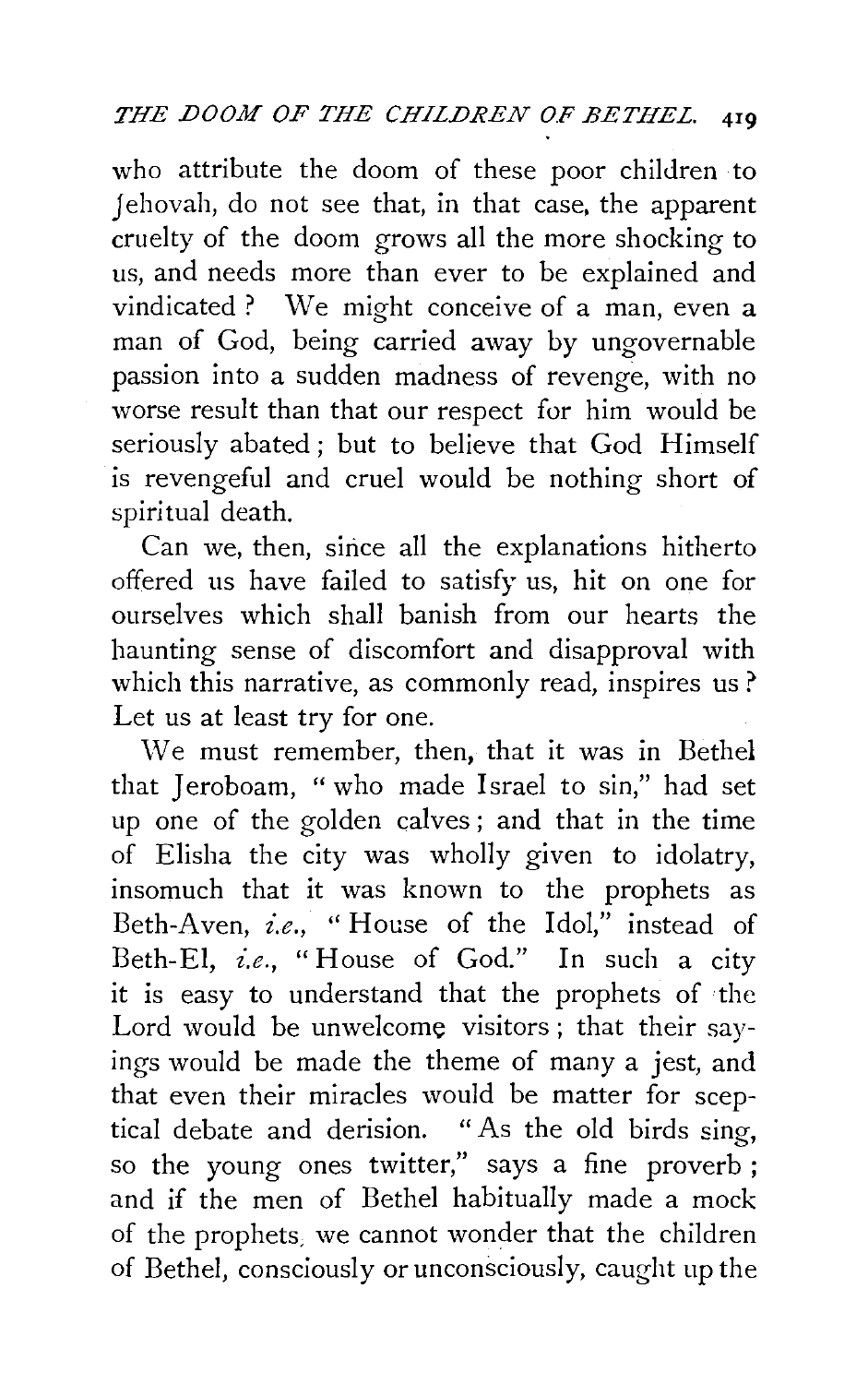tone of their elders. The "little children" could hardly be responsible for crying out, "Go up, baldhead; go up, bald-head," after Elisha in the streets and roads, when their parents were constantly sneering and mocking at the prophets who denounced their sins.

But what did the children mean by the mock- " *Go up,* bald-head ; *go up,* bald-head" ? why did their derision take this form rather than any other ? I doubt whether sufficient attention has been paid to this point. Perhaps the very secret of the story may lie hidden here. The term "baldhead" admits of an easy explanation. As Elisha lived fifty years after this visit to Bethel he could hardly as yet have been bald from age. Probably his partial baldness-for, as the children come behind and call him "bald-patch," we may infer that he was bald only at the back of his head-was due to some natural defect or infirmity. We know how eagerly children in their sportive and derisive moods seize on any such deformity, however slight, or indeed on any unusual feature, and make a mock of it, without much thought of the pain they may give; and therefore it is only too easy to understand why the boys of Bethel called Elisha "baldpatch," or "bald-head." Possibly, too, the contrast between Elisha and his master may have been in their minds, since "the long shaggy hair" which " flowed over the back" of Elijah appears to have been a notable feature in his personal appearance  $(2 \text{ Kings } i. 8)$ .<sup>1</sup> But what did they mean by the

<sup>&#</sup>x27;See Dean Stanley's "Lectures on the Jewish Church," vol. ii. Let. 30.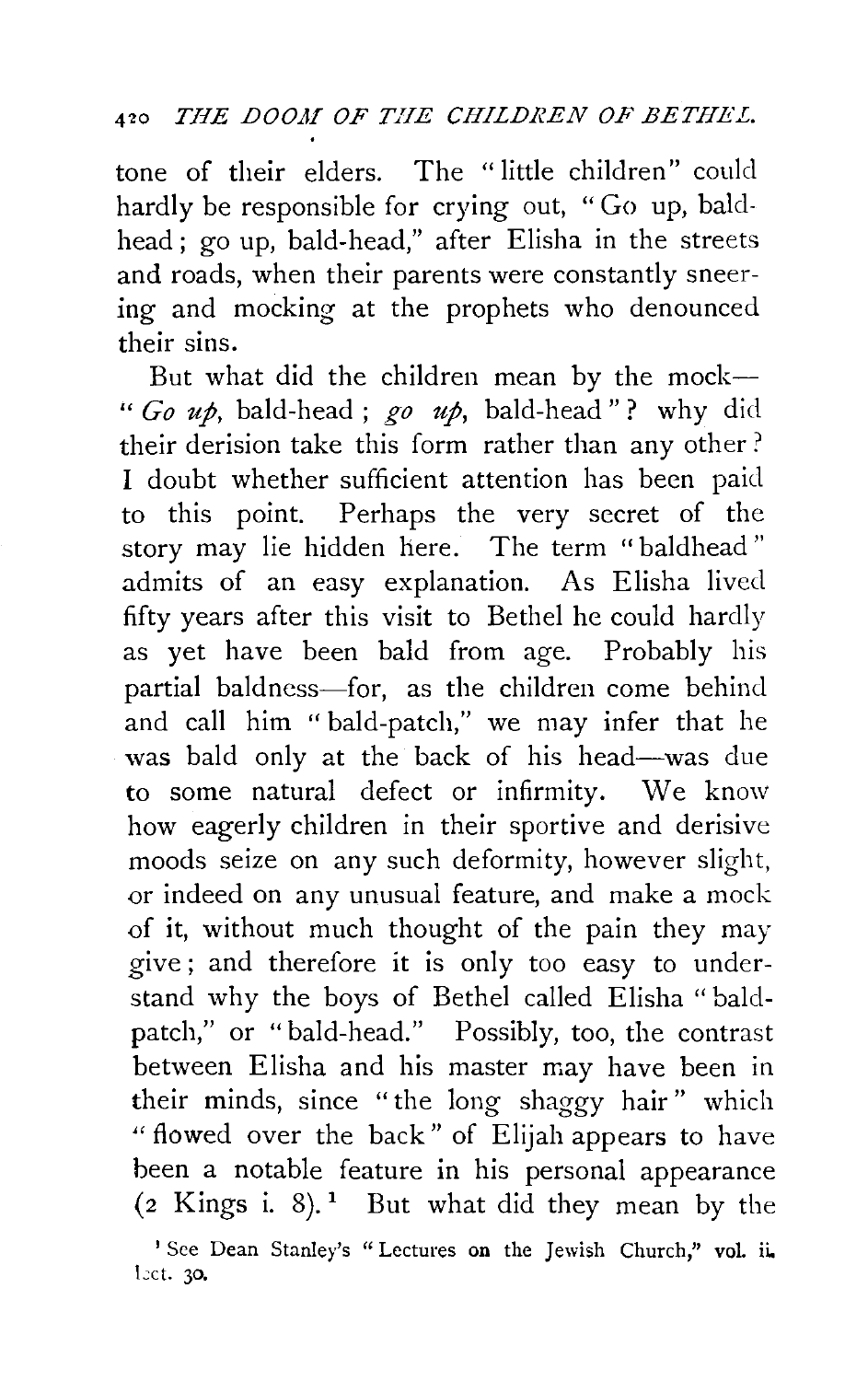" *Go up, go up" '?* Of course it is open to us to say that, as Elisha climbed the low hill on which Bethel stood, they simply meant "go up the hill;" or, as our boys might call out, "Climb away, bald-head." But I venture to think that the childish mock had a far deeper meaning than this, although the children themselves may have been unconscious of it, or conscious of it only in part. The ascension of Elijah had recently taken place,-his *going up* into heaven. Some report of that strange event had doubtless reached Bethel ere this, if only through the "sons of the prophets," who had a school at Bethel ; <sup>1</sup>*they* had known that the Lord was about to "take away" their "master" *(z* Kings ii. 3), and had convinced themselves by a protracted and zealous search that he was no longer on earth (ibid. 16-18). It is easy to conceive with what incredulity the idolatrous inhabitants of Bethel would listen to the story of that fiery assumption intoheaven, how many jests they would break over it, how the *going up* of Elijah would become the town talk, the standing jest of the place. Children quickly pick up new phrases, and it is not difficult to believe that the children of Bethel would soon be calling out to *each ether* even, " *Go up,* So-and-so; *go up!"*  making sport of each other and of the strange story they had heard, and feigning to expect that those whom they thus addressed would forthwith spread their wings and take their flight heavenward. If this were so, and it may well have been so, the sight of Elisha approaching the city must have

<sup>&</sup>lt;sup>1</sup> Indeed there were many schools of the prophets in the vicinity of Bethel, as the Dean of Canterbury shews in the present number of THE EXPOSITOR·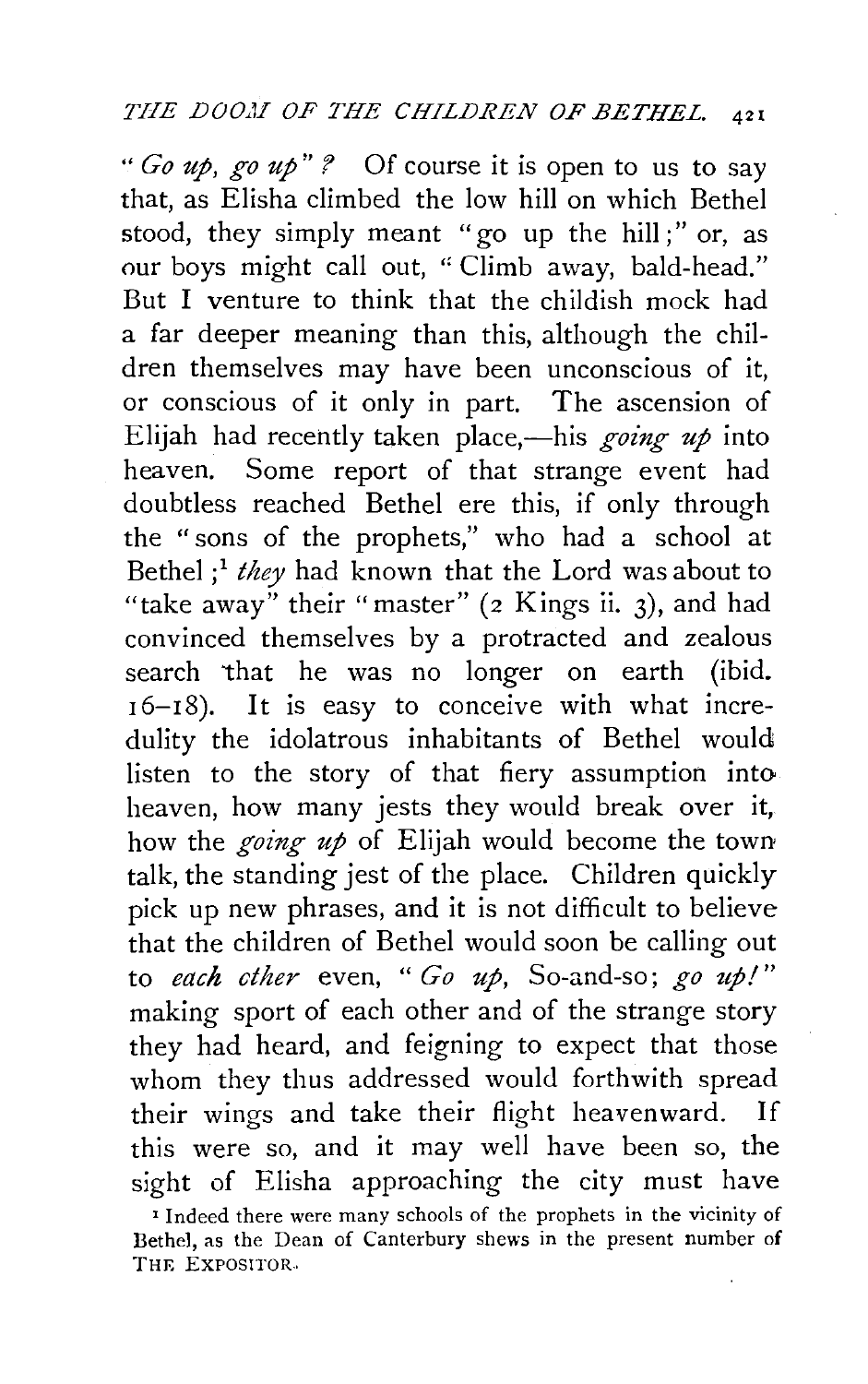been a temptation too great for the idle boys of Bethel to withstand. The chance of calling out, *"Go up, go up,"* after *him* was one which they would be sure to take. To hid him follow his master to the skies, to pretend that they expected him to fly upward, and thus at once to deride the story they had heard and the Prophet whom they had been taught to dislike, must have seemed "exquisite fooling " to them. There is no need to suppose that the men of Bethel deliberately set their children on to utter this mock, though many Commentators find signs in the narrative that they had carefully pre-arranged this insult to the Prophet, and instructed their children to utter it ; the chil**dren,** after what they had heard, would be quick enough to invent and ready enough to employ it. Knowing Elisha to be gifted with extraordinary powers, the inhabitants of Bethel *may* have dreaded to offend him by insulting him themselves ; they may have been cowardly enough to set their little children on to insult him, hoping that the insult might pass for a mere sally of childish rudeness. But even if the children " came forth" of their own  $accord<sup>1</sup>$  unbidden and untaught by their parents, yet the allusion to the "going up" of Elijah must have been caught from their parents' lips, and shews how they regarded the most solemn and impressive facr of their age. In short, it is as an exponent of the general scepticism and scornful contempt of the men of Bethel for the prophets and the service of **J**ehovah that we must view the

<sup>&</sup>lt;sup>I</sup> It is on the Hebrew verb rendered "came forth" that some Expositors lay emphasis, finding in it indications of pre-arrangement and even of rehearsal.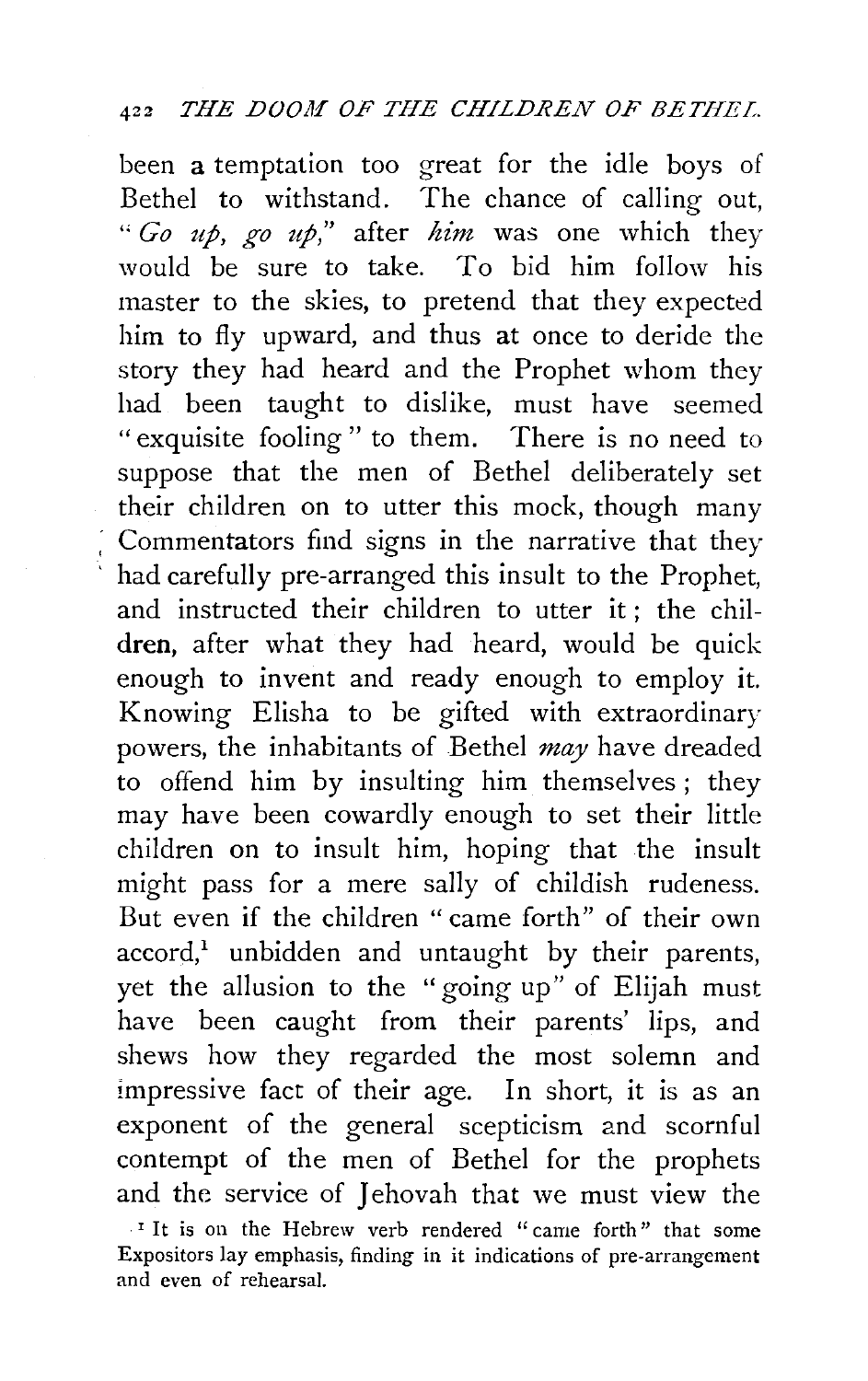iibe of their children if we would either understand or vindicate the doom inflicted on them.<sup>1</sup>

Think, then, what the translation of Elijah was,how solemn and sublime a fact, how pregnant with the most momentous consequences! Life and immortality had not then been brought to light by the Gospel. Death was still an unsolved problem, an inscrutable mystery. Duly considered, Elijah's translation would have thrown more light on this mystery and have more effectually shorn it of its terrors than any other fact recorded in the Old Testament Scriptures. Here was a man who, without seeing death, had gone up-body and soul, a complete and perfect man—into the unseen world. No one who believed in this translation, this transfiguration,

<sup>1</sup> No *proof* can be adduced that the "*go up*" of the children was an allusion to the *going up* of Elijah ; but, in addition to the probabilities suggested in the text, it may be worth while to mention that the Hebrew verb ( $\frac{1}{2}$ עָלָה) translated "go up" in verse 23 is closely akin to, and probably comes from, the same root with the verb  $(22^{\circ})$  in verse II, which describes how Elijah "went up" into heaven. (See Gesenius on 'יַצְלַל). It will be seen from this very number of THE EXPOSITOR that the indications I have given and suggested in favour of this interpretation fail to carry conviction to many minds. See, for example, Mr. Hammond's note on page 465. Till I received his Paper on the Vindictive Psalms I was not aware that the interpretation had been suggested by Abarbanel, or adopted by later Commentators, but flattered myself that I was working out an entirely onginal conception. But I am glad to have their authority for it, glad also that the readers of THE EXPOSITOR should have both sides of the question put fairly before them. It is a question which every student must determine for himself, and determine not so much by the preponderating weight of argument,for there is little that is to be called "argument" in the strict sense ot the word on either side,  $-$  but by the historical probabilities of the case and his knowledge of how men and children are influenced by the conditions and facts of their experience. To me, I confess, the reading of the story given above still seems to be by far the more likelv of the two.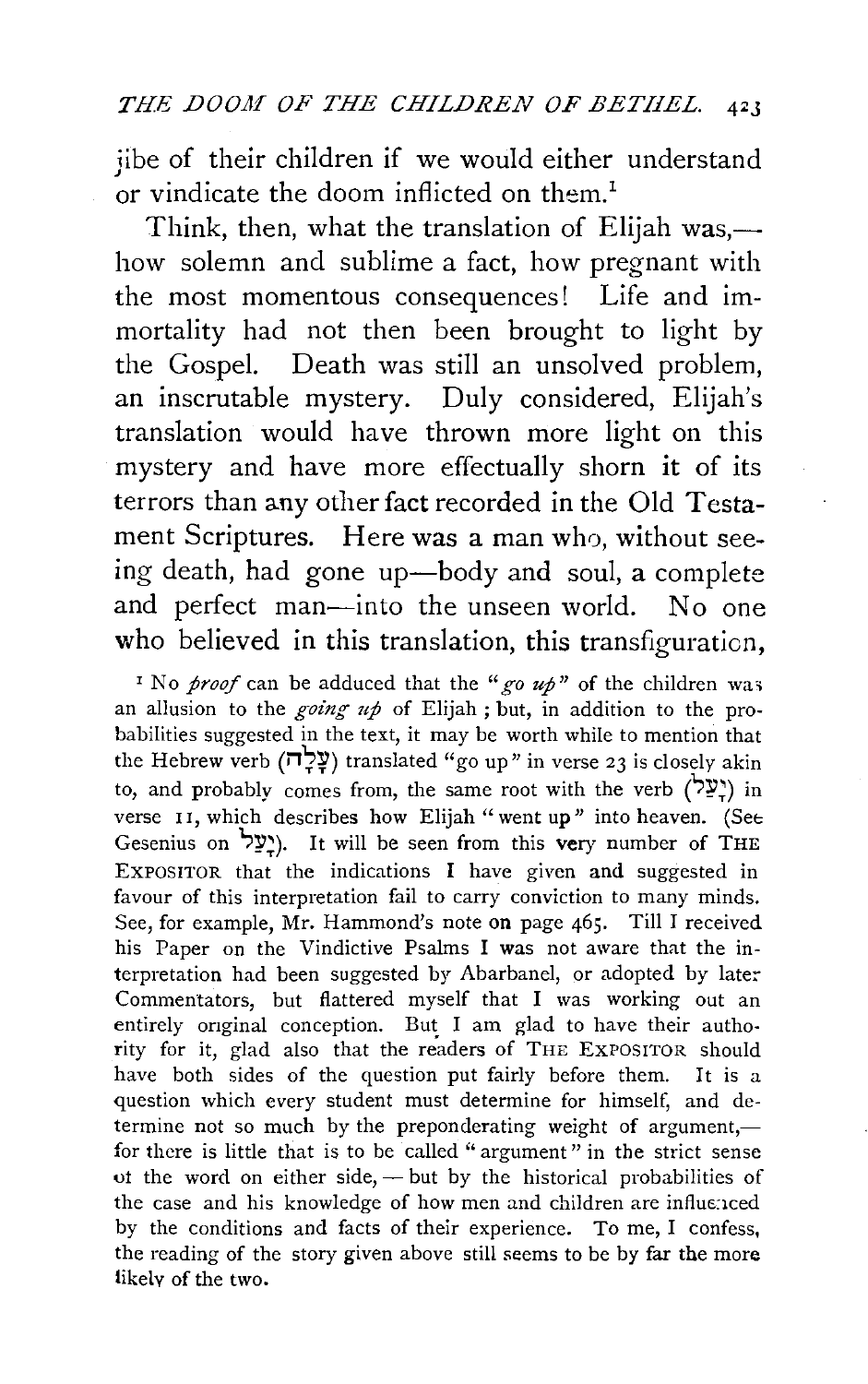of a living man could any longer have taken death to mean annihilation, or could well have doubted that the righteous would live on, uninjured by death, in the joys of the Divine Presence; Hints even of the imperishableness of the bodily form might have been gathered from it. The men of Bethel might have known, what even most of the Hebrew Prophets and Psalmists knew only in the moments of their highest inspiration, that the holy and the good would not see corruption, nor be left to flit, thin ghosts, through the dim Hadean world, but that to be "gathered to their fathers" was to enter on a vital and immortal fellowship. The assumption, the going up, of Elijah was the most impressive, momentous, and hopeful fact of their time. And there was no lack of evidence for it. "Fifty men of the sons of the prophets " had "stood to view " the scene, had beheld him go up on high. Their " school " was close at hand, *i.e.,* the college in which they lived and studied. And yet the men of Bethel turn the most solemn fact of their time into a sorry jest ! they habitually speak of it, and teach their children to speak of it, in mockery and contempt! " Go up, bald-patch," is *their* commentary on the most signal and splendid event of which they had ever heard ! Can we wonder that the anger of God was kindled against men so sunk and steeped in sin ?

But it may be objected, " If the parents, and not the children, were responsible for the sin, if the little children of Bethel did but shew a spirit, or repeat a jest, they had caught from their fathers, why was the curse pronounced, why was the punishment inflicted, on the children and not on their parents?" Such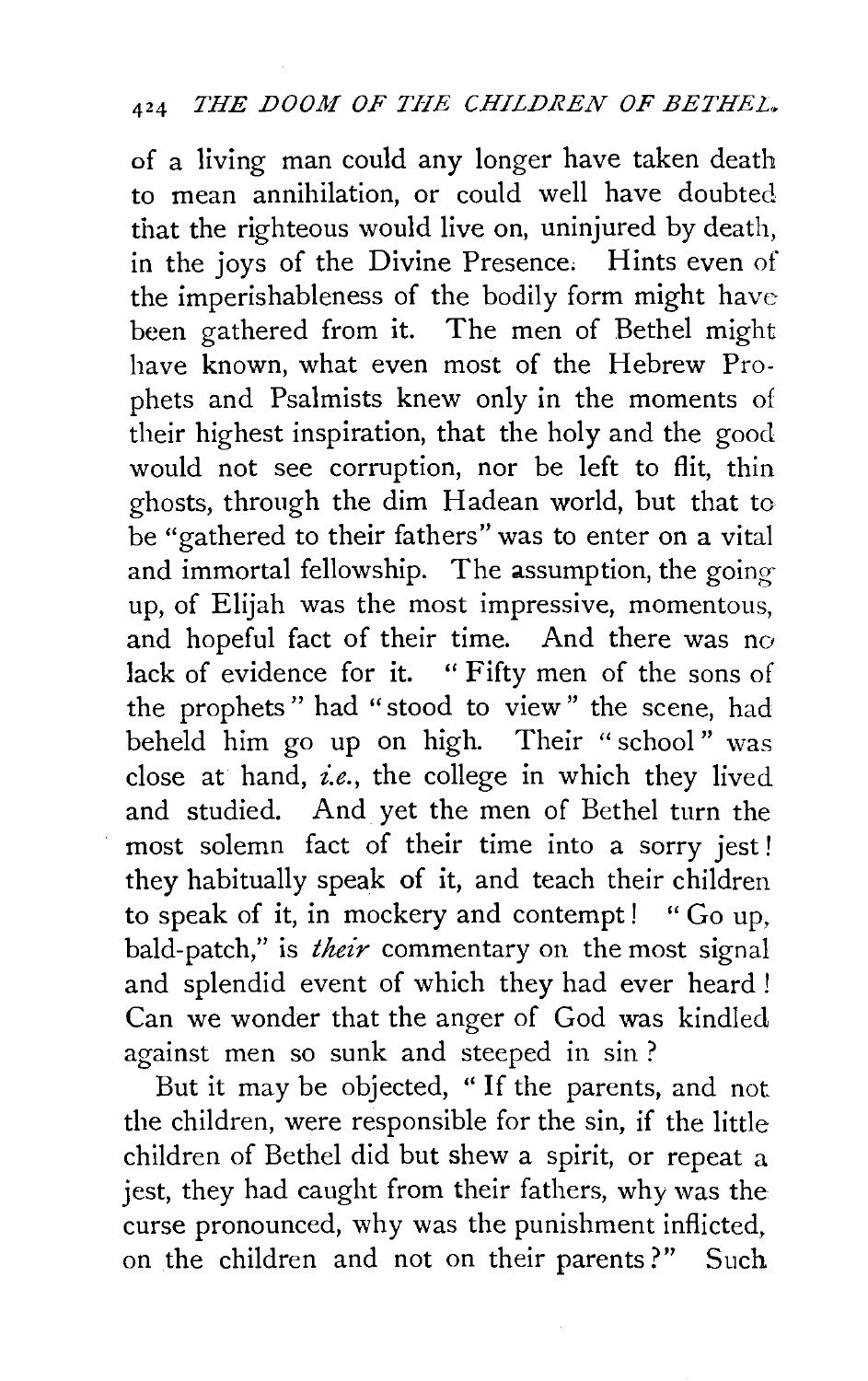an objection *may* be taken, I say; but if it be, it can only spring from want of thought, or from the dull unspiritual way in which we commonly conceive the  $\int$  facts of life and death. *Was* there, then, no mercy in the malediction ? no mercy for the misguided children ? no mercy even for their guilty parents ? Did not the curse virtually fall, was not the punishment really inflicted, on the men and women who had virtually committed the offence ?

Is not early death, in almost every case, a blessing-a blessing sadly disguised from the bereaved parents indeed, but still a blessing ? May not Schiller's fine saying, "Death happens to all, and cannot therefore be an evil," be modified thus ? Onethird of the human race die in infancy; that which befalls so large a portion of the human race, under the righteous rule of God, cannot be an evil, must be a good. And if we turn from logic to experience, do any, even the best of us, when once we have become conscious of our personal being and responsibility, find life in this world so easy and blessed a condition that we should passionately crave it either for ourselves or for those whom we love? To be taken from the depressing anxieties and feverish excitements, the weary labours and the never-ending conflicts in which we so often suffer defeat; to pass at once from the heaven which lies all about us in our infancy to the heaven of God; to rise, undimmed and unenfeebled by care and bitter memories and exhausting struggles, into that inner Paradise where the little ones and their angels do always behold the face of our Father,—is not this a happiness to gain which even the brief agony of an early death may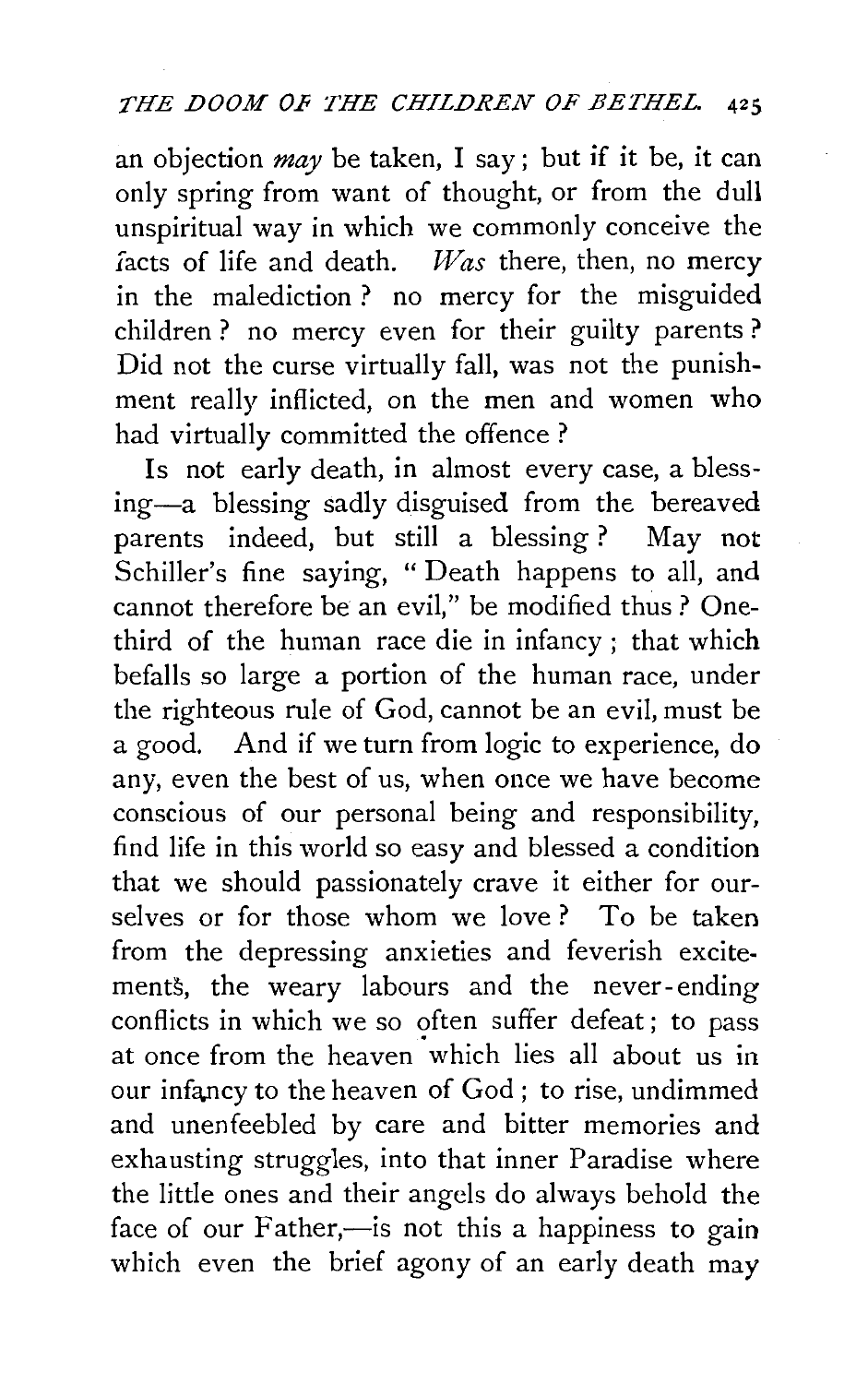well be endured ? And if we have this consolation for *all* little children who are taken from us, does it not apply with special force to the forty-and-two little children of Bethel ? With *such* homes and such parents, trained to do evil even before they could distinguish between evil and good, why should we shudder, or murmur, because they were snatched swiftly and painfully from the evil to come ? Had they lived they could hardly but have " walked in the counsel of the ungodly, and stood in the way of sinners, and sat in the seat of the scornful." Dying, they passed, through a brief agony, from the base and degrading influence of idolatrous homes to the pure and kindly nurture of the home in the heavens.

The curse, then, severe and cruel as it seems, was not without its mercy for the children of Bethel. Was there no mercy in it also for their guilty parents? *They* might have been punished for their sins in their own persons ; and then they would have had no more space for repentance: but, punished in their children, their punishment became a call to repentance. Impressively, severely even, they were taught by the loss of their children that God will " by no means clear the guilty ; " but they were also taught that He does not "desire the death of a sinner," in that they were spared while yet they were punished, and allowed some little space in which to "turn and live." If anything would inspire them with a salutary awe of sinning against God, it would be the doom which had fallen on their little ones : if anything would win them to penitence, it would be that, while the innocent were taken, they, the guilty, were left.